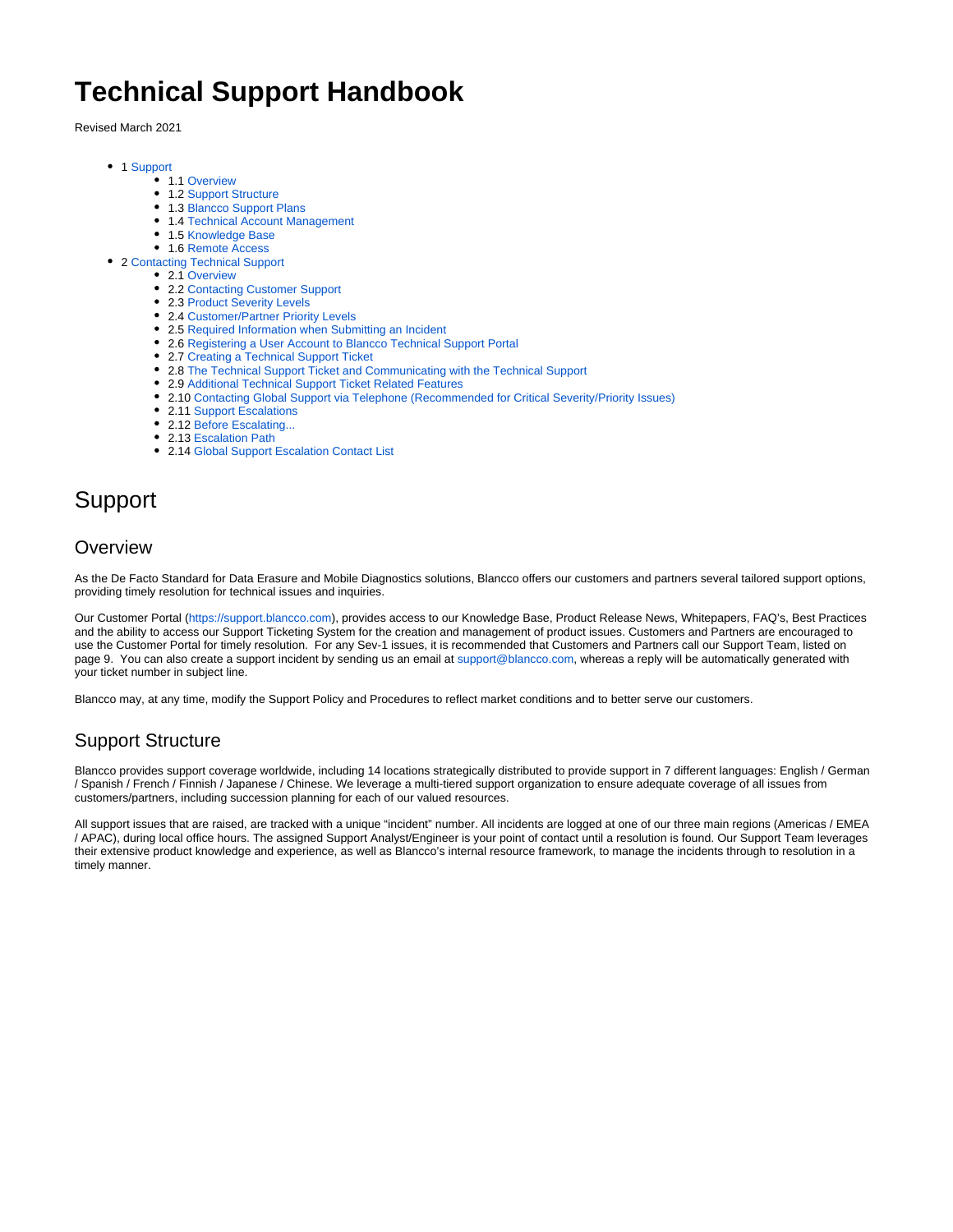## **GLOBAL SUPPORT CENTER COVERAGE and LOCATIONS**



#### <span id="page-1-0"></span>Blancco Support Plans

Blancco support operations are designed to meet the varying needs of our clients worldwide, across industries and time zones. Each support plan offers unique features and resources tailored for your business requirements.

Enterprise Support Plan (SPE)

This is Blancco's highest Support Plan offering, specializing in pro-active support functions designed to ensure our partners and enterprise customers receive the "best-in-class" global support. This plan includes 24X7 year-round support, as well as an assigned Technical Account Manager.

• Premium Support Plan (SP1)

A comprehensive level of support, the Premium Support Plan is designed to provide our worldwide customers' application infrastructures the highest level of availability. Blancco's technical support teams work efficiently to resolve issues and requests and to help take preventive action to avoid future issues, at advanced initial response targets.

Advanced Support Plan (SP2)

Designed for customers whose business requires the security of knowing that a Blancco Support Engineer is available to assist them Monday through Friday during business hours, excluding holidays (business hours and holidays may vary by support center). Advanced Support Plan includes access to phone/portal/email.

Basic Support Plan (SP3)

Provides you portal/email access to Blancco's team of Support professionals for problem-solving assistance.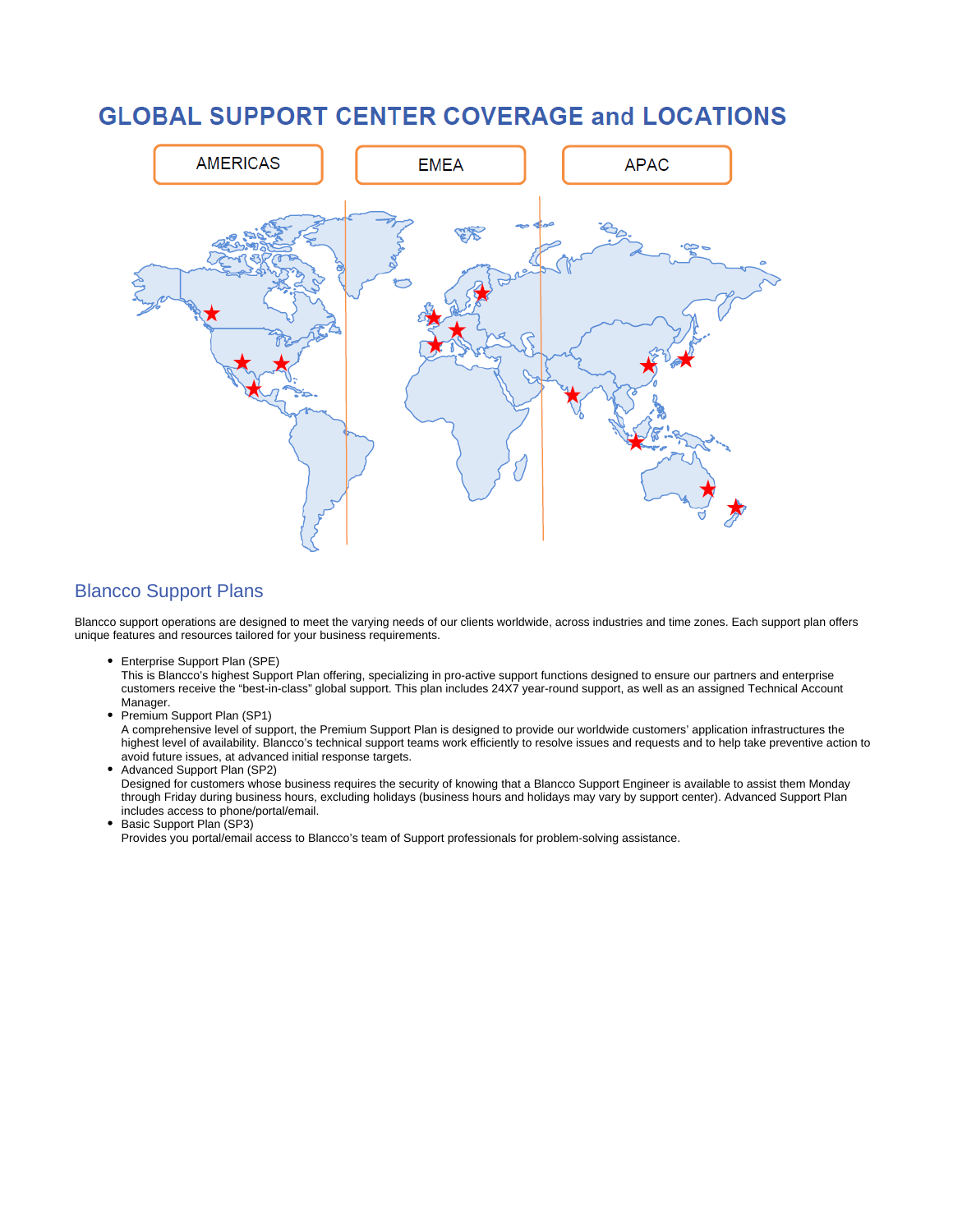| <b>Support Plan (SP) Features</b>                     | <b>Enterprise (SPE)</b> | <b>Premium (SP1)</b> | <b>Advanced (SP2)</b> | <b>Basic (SP3)</b> | Webstore/No SP |  |
|-------------------------------------------------------|-------------------------|----------------------|-----------------------|--------------------|----------------|--|
| Product Upgrades                                      | ✓                       | ✓                    | $\checkmark$          | ✓                  | ✓              |  |
| Portal Support                                        |                         | J                    |                       | ✓                  |                |  |
| <b>Email Support</b>                                  | ✓                       |                      |                       | ✓                  |                |  |
| Phone Support                                         |                         |                      | ✓                     |                    |                |  |
| Remote Session Support                                | ✓                       | ✓                    |                       |                    |                |  |
| Max. Customer Contacts                                | Unlimited               | 10                   | 5                     | 2                  |                |  |
| Annual Remote Health Check<br>(Upon Request)          | ✓                       | ✓                    |                       |                    |                |  |
| Annual Onsite Health Check<br>(Upon Request)          |                         |                      |                       |                    |                |  |
| Technical Account Manager                             | ✓                       |                      |                       |                    |                |  |
| 24X7 Support Phone Line                               |                         |                      |                       |                    |                |  |
| Severity 3-4<br>*Initial Human Response Time          | 2 hours                 | 4 hours              | 6 hours               | 8 hours            |                |  |
| Severity 2<br>*Initial Human Response Time            | 1 hour                  | 2 hours              | 4 hours               | 8 hours            |                |  |
| Severity 1<br>*Initial Human Response Time            | 30 min                  | 1 hour               | 2 hours               | 8 hours            |                |  |
| *During 8am-5pm local business hours, except for SPE. |                         |                      |                       |                    |                |  |

The Initial Human Response is computed based on the time when the incident is entered into our ticketing system and not when an email is sent to us. All references relate to business hours. The Initial Human Response is defined as any of the following:

- Providing a suggestion/solution to the Customer/Partner to assist in resolving the incident.
- Requesting additional information that is required before troubleshooting can commence.

| Feature                             | <b>Description</b>                                                                                                                                 |  |  |
|-------------------------------------|----------------------------------------------------------------------------------------------------------------------------------------------------|--|--|
| <b>Product Upgrades</b>             | Ability to upgrade to the latest product versions                                                                                                  |  |  |
| Portal Support                      | <b>Access to our Support Portal</b>                                                                                                                |  |  |
| <b>Email Support</b>                | Access to receive technical support via email                                                                                                      |  |  |
| <b>Phone Support</b>                | Access to receive support by calling one of our area offices                                                                                       |  |  |
| Remote Session<br>Support           | Access to host screen share sessions with our support team                                                                                         |  |  |
| <b>Max Customer Contacts</b>        | The number of contacts permitted to submit incidents to support                                                                                    |  |  |
| Annual Remote Health<br>Check       | Upon request, a yearly 1 hour virtual meeting to review product configuration, best practices and optimizations                                    |  |  |
| Annual Onsite Health<br>Check       | Upon request, a yearly half-day onsite meeting to review product configuration, best practices and optimizations                                   |  |  |
| <b>Technical Account</b><br>Manager | An assigned senior member of the Technical Support team, to act as customer advocate and host regular meetings to<br>ensure overall account health |  |  |
| Severity 1-2-3-4                    | Product severity of the incident, described further in the Handbook                                                                                |  |  |

#### <span id="page-2-0"></span>Technical Account Management

The Enterprise Support Plan will include a nominated Technical Account Manager from the Support Team. The role of the TAM is to offer a designated senior Technical resource, providing proactive advice and guidance to help you identify and address any potential problems before they occur. The TAM has direct communication with key internal departments within Blancco, to serve as the voice of the customer/partner.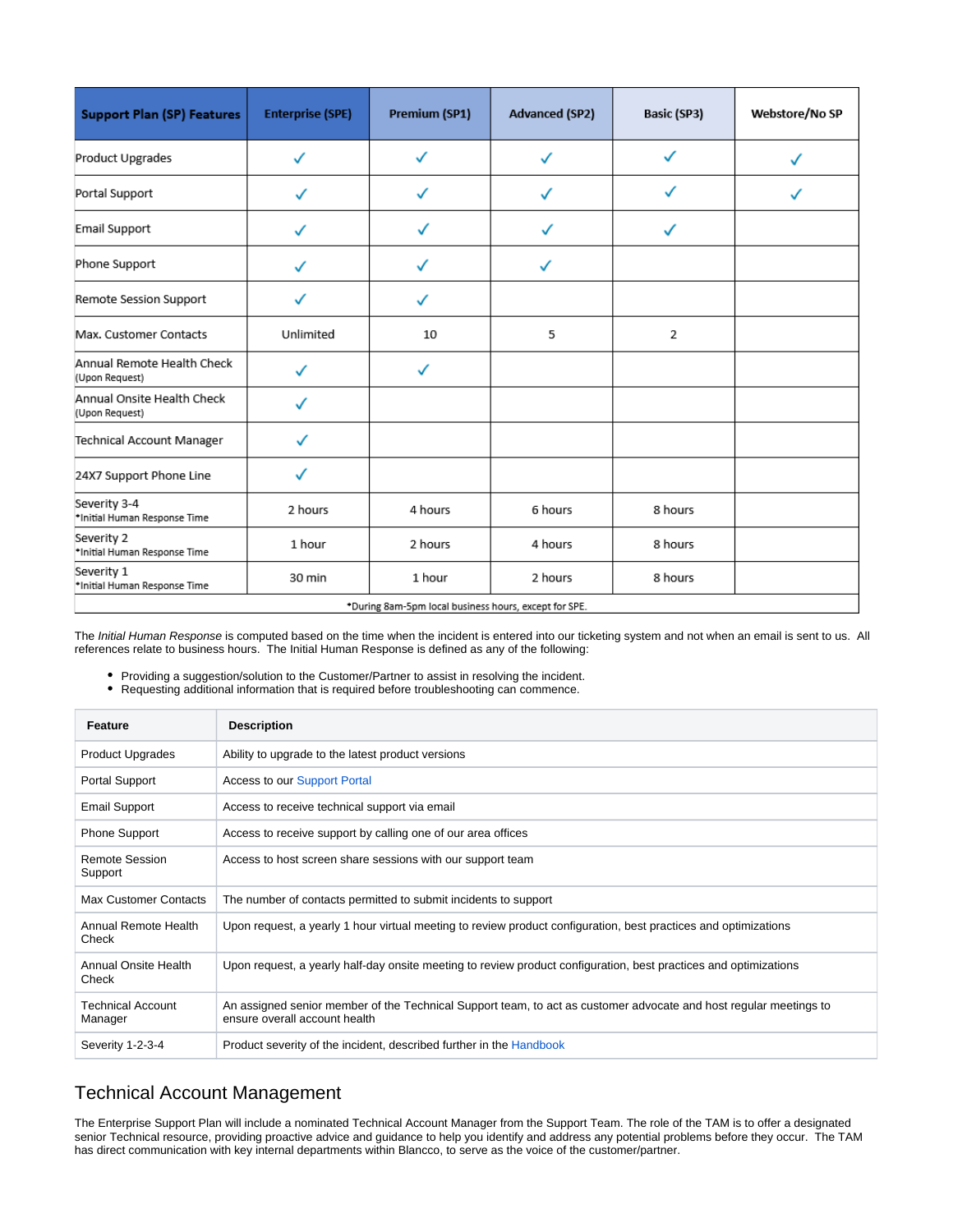#### Benefits of TAM:

- Gain a direct relationship with a senior technical resource who has an in-depth knowledge of your requirements and our solutions.
- Prevent issues before they arise with proactive planning and technical reviews.
- Gain visibility into current and future Blancco products to help plan and meet your long-term goals for development of service(s).
- Receive priority access to product feature requests and fixes.
- Build a relationship with an adviser and advocate through regularly scheduled reviews.
- **Exalation point for support issues (not to serve as**  $1<sup>st</sup>$  **point of contact for new issues).**

#### <span id="page-3-0"></span>Knowledge Base

Full access available to all Knowledge Base items from the Blancco Customer Support Portal:

- Complete suite of user manuals & video tutorials
- Erasure / Diagnostic specific support topics
- Product Release News
- FAQ's

#### <span id="page-3-1"></span>Remote Access

In some cases, Blancco may request and provide the ability to establish a temporary remote connection in order to identify root cause and corrective action (RCCA) of an issue.

## <span id="page-3-2"></span>Contacting Technical Support

#### <span id="page-3-3"></span>**Overview**

The following section describes important topics we encourage our customers/partners to consider, in order to expedite the resolution of new Support issues. Support's actions include environment discovery, problem description, issue investigation, reproduction attempts and resolution. Based on these investigations, Support may provide technical explanations, instructions for configuration changes, workarounds, and in some cases software updates and hot-fix releases.

#### <span id="page-3-4"></span>Contacting Customer Support

It is recommended that customers/partners submit a Blancco incident request, using the appropriate channels listed below, based on the Severity (product) and Priority (customer impact). An automated response with a unique incident request number will be immediately emailed to you for your reference.

#### <span id="page-3-5"></span>Product Severity Levels

When submitting a Support request, please refer to the severity classification table below. Blancco will work with you to make a reasonable and conclusive determination of the severity level of the issue, and respond in accordance. Contact request methods are recommended.

<span id="page-3-6"></span>

| <b>Issue Severity Level</b>                        | <b>Severity Level Description</b>                                                                                                                           |  |  |
|----------------------------------------------------|-------------------------------------------------------------------------------------------------------------------------------------------------------------|--|--|
| Severity 1 - CRITICAL<br>Request by phone          | Production server or other mission critical system(s) are down and no workaround is immediately available.                                                  |  |  |
| Severity 2 - HIGH<br>Request by phone<br>/portal   | Major functionality is severely impaired. Operations can continue in a restricted fashion, although long-term productivity might<br>be adversely affected.  |  |  |
| Severity 3 - MEDIUM<br>Request by portal<br>/email | Partial, non-critical loss of functionality of the software. Impaired operations of some components, but allows the user to<br>continue using the software. |  |  |
| Severity 4 - LOW<br>Request by portal<br>/email    | General usage questions, cosmetic issues, and errors in the documentation.                                                                                  |  |  |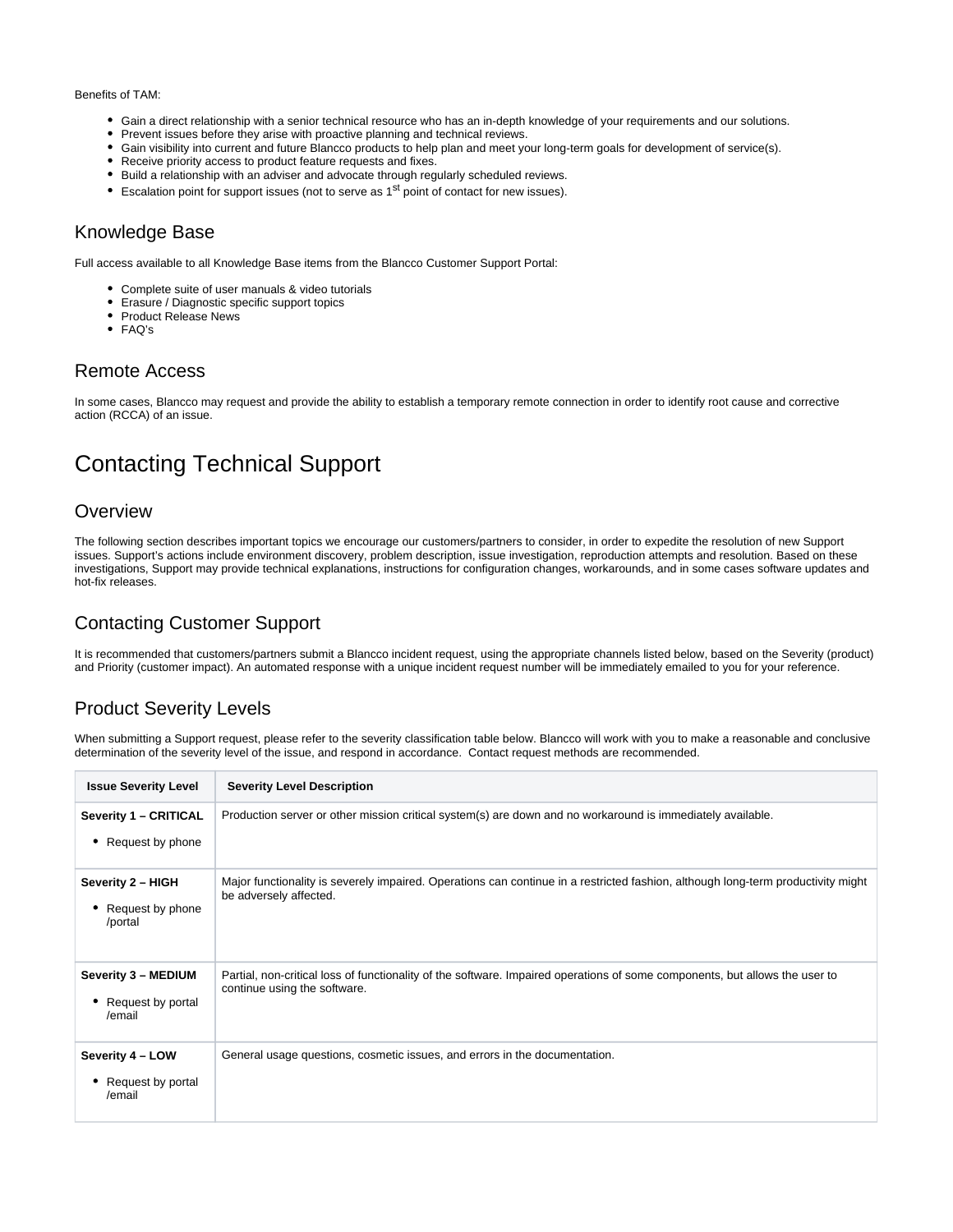#### Customer/Partner Priority Levels

When submitting a Support request, please refer to the priority classification table below. This field is maintained by the customer or partner, and gauges the overall impact to the environment.

| <b>Customer/Partner Priority Level</b>                | <b>Priority Level Description</b>        |
|-------------------------------------------------------|------------------------------------------|
| <b>Priority 1 – CRITICAL</b><br>Request by phone      | Issue has Critical business impact.      |
| <b>Priority 2 - HIGH</b><br>Request by phone/portal   | Issue has Significant business impact.   |
| <b>Priority 3 - MEDIUM</b><br>Request by portal/email | Issue has Limited business impact.       |
| <b>Priority 4 – LOW</b><br>Request by portal/email    | Issue has Minimal to No business impact. |

### <span id="page-4-0"></span>Required Information when Submitting an Incident

As part of the problem reporting process, and for expedient resolution, we request you to provide as much environmental, issue, and scenario detail as possible.

The following items are recommended:

- . Support Case ID number: If your issue is already an open Support request, the unique incident number should be included in the "subject field" of the email.
- Contact name(s) and company name: Your name and the name of your company, as well as the names of alternative contact persons including phone numbers and Emails.
- Product information: Product line and version of Software on which the problem is based.
- Problem description: A detailed description of the problem. This must include the problem(s) you are experiencing, any changes made prior to this /these problem(s), how long you have been experiencing this/these problem(s), etc.
- Class Severity: Your determination of product impact.
- Class Priority: Your determination of business impact.
- Configuration Information: Valid and current configurations on which the product was installed or having issues with.
- **Error Messages: Precise error messages, log files, description of product behavior and symptoms.**
- Steps to Reproduce: List of steps that produce the problem and relevant test cases.
- Description of Recent Environment or System Changes: Descriptions of any recent product or system changes that occurred prior to noticing the problem.

#### <span id="page-4-1"></span>Registering a User Account to Blancco Technical Support Portal

- 1. Access the Blancco Customer Portal site at: <https://support.blancco.com/>
- 2. Click "Incident Management" button.
- 3. Click "Sign up for an account" to create your user account.
- 4. Fill in the relevant details and click "Sign up" to log in.

#### <span id="page-4-2"></span>Creating a Technical Support Ticket

- 1. If you have a specific issue in mind, try searching for a solution from the Blancco Knowledge Base by typing relevant keywords to the "What do you need help with?" field.
- 2. If you are not able to find the answers you are looking for, then create a support incident. Click "Technical Support Request".
- 3. Fill in the fields as carefully as possible and click "Create".
- 4. Once completed, you will be provided with a summary of your support ticket, and an engineer will respond according to SLA's outlined in the Support Plans section of our Support FAQ document.

#### <span id="page-4-3"></span>The Technical Support Ticket and Communicating with the Technical Support

The best way to handle the ticket related communication, is to do it from "Requests" view which lists all the Technical Support tickets associated with your user account. All the ticket history, including the status changes, can be accessed by clicking the ticket's "Reference" ID.

The "Activity" section lists all the events and comments related to the ticket. To add comments to the ticket, click the "Comment on this request…" section, click the "Add" button and type in your comment and it will be visible for the Technical Support Team member handling the ticket.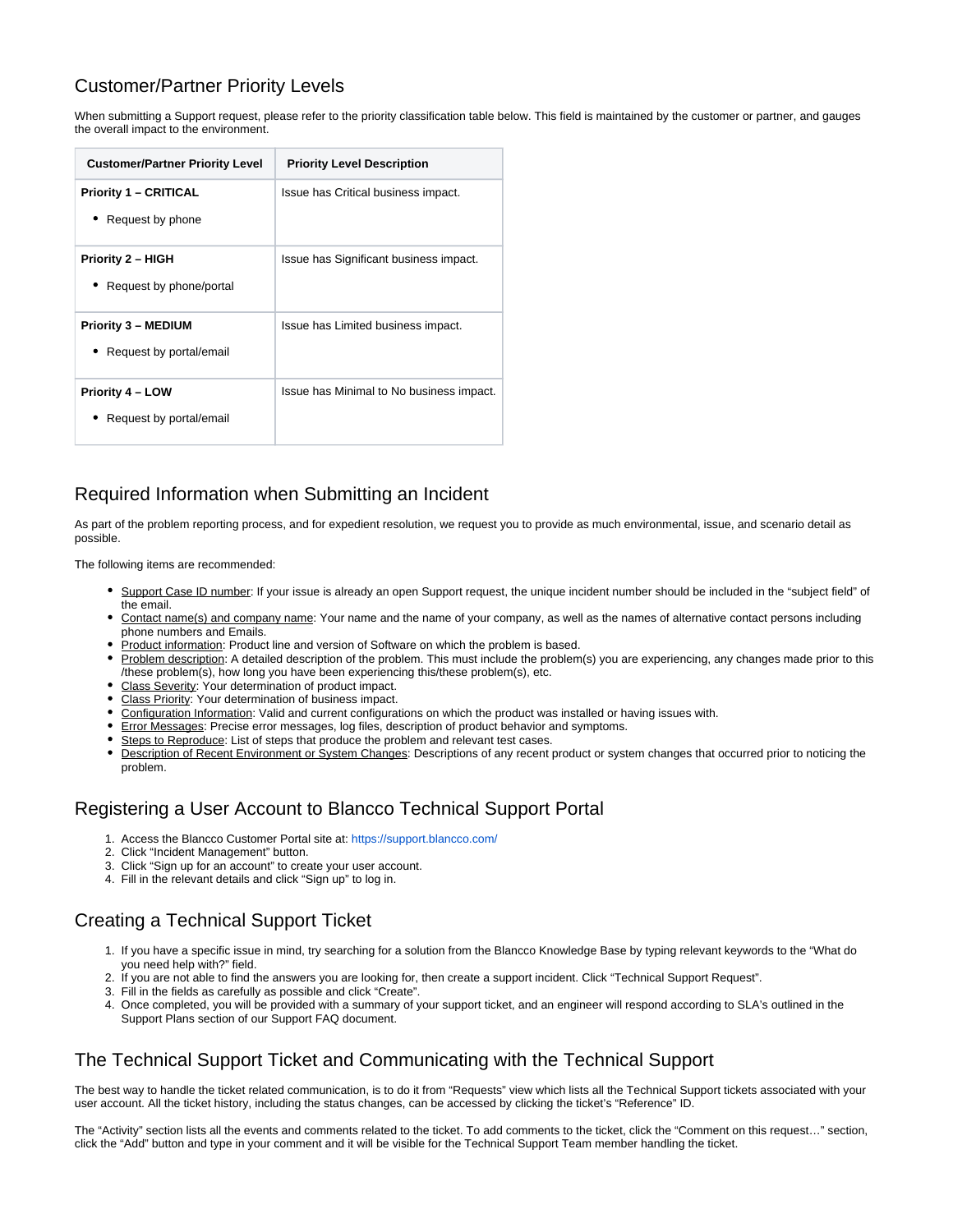In addition, you will also receive email notifications when an event occurs with your open tickets (comments from Support, status changes, etc.). You can also directly reply to the email notification, which will keep the ticket communication going.

#### <span id="page-5-0"></span>Additional Technical Support Ticket Related Features

The Support tickets that you have created can be shared with other people, by clicking the "Share" icon and typing their email address to the field. It is recommended that you only invite users that have already registered at [https://support.blancco.com/.](https://support.blancco.com/)

#### <span id="page-5-1"></span>Contacting Global Support via Telephone (Recommended for Critical Severity/Priority Issues)

Technical Support Engineers are available to assist our customers during regular business hours 8am-5pm, as well as weekend hours for "Support Plan Enterprise" customers. Contact the regional support center as appropriate.

| Location                                             | <b>Phone number</b> |
|------------------------------------------------------|---------------------|
| <b>United States</b>                                 | +1 833-374-0744     |
| United Kingdom                                       | +44 127-988-1543    |
| France                                               | +33 353-320-061     |
| Central Europe / DACH                                | +49 714-1503-9004   |
| Finland                                              | +358-942-704-945    |
| India                                                | +91 20 71279275     |
| Japan                                                | +81 50 4561 1010    |
| Korea                                                | +82 2 578 7491      |
| Malaysia                                             | +603 2242 3930      |
| Australia / New Zealand                              | +612 8317 1123      |
| Weekend Support (Sev-1 with Support Plan Enterprise) | X-XXX-XXX-XXXX      |

#### <span id="page-5-2"></span>Support Escalations

In order to best assist our customers in gaining further traction on documented support issues, outside of standard incident processing workflow, we have put together the following as a guide.

Note: For licensing issues, it is best to contact your account representative immediately.

#### <span id="page-5-3"></span>Before Escalating...

To assist when escalating is appropriate, the following is a list of items to check before doing so:

- Is the issue known to support; do you have an open incident number?
- Have you provided Support all the necessary detail needed in order to quickly diagnose and resolve the issue (product/version/environment /logging/steps to reproduce/etc.)
- Using the Support Response SLA's table below, has the afforded amount of time elapsed relative to the impact and urgency being experienced?  $\bullet$ If your contact with the assigned Support Analyst has not provided the expected progress, have you requested to speak with a Technical Lead or Manager?

#### <span id="page-5-4"></span>Escalation Path

Resolution times vary based on the complexity of the incident and environment. If your incident needs additional attention, you are encouraged to follow the escalation path below to ensure your incident is getting the appropriate focus and attention.

Technical Support Analyst -> Technical Support Engineer -> Sr. Technical Support Engineer -> Team Lead/Manager -> VP.

### <span id="page-5-5"></span>Global Support Escalation Contact List

Technical Support will use internal system workflow processes and alerting mechanisms to be sure all incidents are receiving the appropriate level of response.